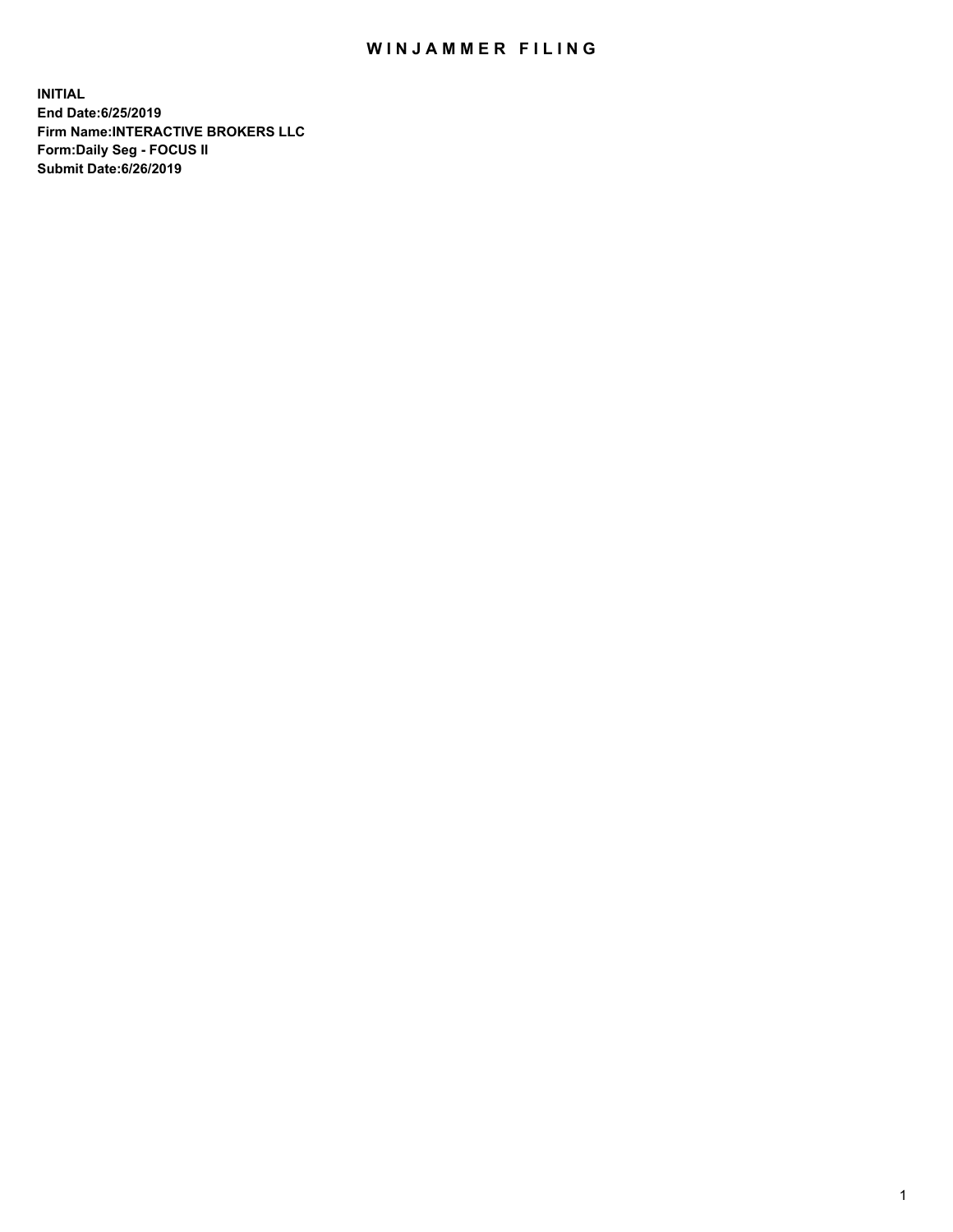**INITIAL End Date:6/25/2019 Firm Name:INTERACTIVE BROKERS LLC Form:Daily Seg - FOCUS II Submit Date:6/26/2019 Daily Segregation - Cover Page**

| Name of Company                                                                                                                                                                                                                                                                                                                | <b>INTERACTIVE BROKERS LLC</b>                                                                  |
|--------------------------------------------------------------------------------------------------------------------------------------------------------------------------------------------------------------------------------------------------------------------------------------------------------------------------------|-------------------------------------------------------------------------------------------------|
| <b>Contact Name</b>                                                                                                                                                                                                                                                                                                            | <b>James Menicucci</b>                                                                          |
| <b>Contact Phone Number</b>                                                                                                                                                                                                                                                                                                    | 203-618-8085                                                                                    |
| <b>Contact Email Address</b>                                                                                                                                                                                                                                                                                                   | jmenicucci@interactivebrokers.c<br>$om$                                                         |
| FCM's Customer Segregated Funds Residual Interest Target (choose one):<br>a. Minimum dollar amount: ; or<br>b. Minimum percentage of customer segregated funds required:% ; or<br>c. Dollar amount range between: and; or<br>d. Percentage range of customer segregated funds required between:% and%.                         | $\overline{\mathbf{0}}$<br>$\overline{\mathbf{0}}$<br>155,000,000 245,000,000<br>0 <sub>0</sub> |
| FCM's Customer Secured Amount Funds Residual Interest Target (choose one):<br>a. Minimum dollar amount: ; or<br>b. Minimum percentage of customer secured funds required:%; or<br>c. Dollar amount range between: and; or<br>d. Percentage range of customer secured funds required between:% and%.                            | $\overline{\mathbf{0}}$<br>$\overline{\mathbf{0}}$<br>80,000,000 120,000,000<br>0 <sub>0</sub>  |
| FCM's Cleared Swaps Customer Collateral Residual Interest Target (choose one):<br>a. Minimum dollar amount: ; or<br>b. Minimum percentage of cleared swaps customer collateral required:% ; or<br>c. Dollar amount range between: and; or<br>d. Percentage range of cleared swaps customer collateral required between:% and%. | $\overline{\mathbf{0}}$<br>$\underline{\mathbf{0}}$<br>0 <sub>0</sub><br>00                     |

Attach supporting documents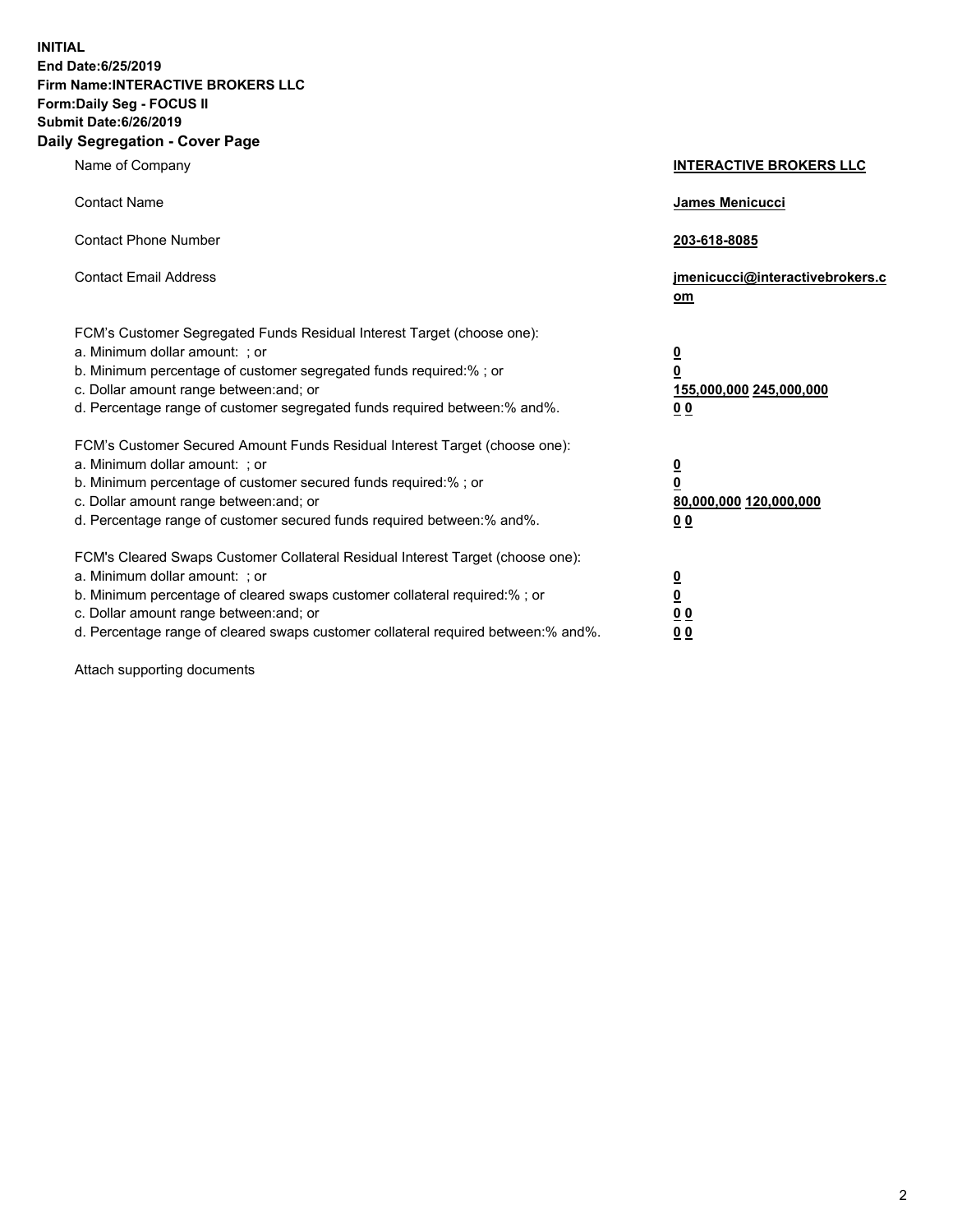## **INITIAL End Date:6/25/2019 Firm Name:INTERACTIVE BROKERS LLC Form:Daily Seg - FOCUS II Submit Date:6/26/2019 Daily Segregation - Secured Amounts**

|                | Dany Segregation - Secured Announts                                                                        |                                                   |
|----------------|------------------------------------------------------------------------------------------------------------|---------------------------------------------------|
|                | Foreign Futures and Foreign Options Secured Amounts                                                        |                                                   |
|                | Amount required to be set aside pursuant to law, rule or regulation of a foreign                           | $0$ [7305]                                        |
|                | government or a rule of a self-regulatory organization authorized thereunder                               |                                                   |
| $\mathbf{1}$ . | Net ledger balance - Foreign Futures and Foreign Option Trading - All Customers                            |                                                   |
|                | A. Cash                                                                                                    | 475,388,440 [7315]                                |
|                | B. Securities (at market)                                                                                  | $0$ [7317]                                        |
| 2.             | Net unrealized profit (loss) in open futures contracts traded on a foreign board of trade                  | 9,106,721 [7325]                                  |
| 3.             | Exchange traded options                                                                                    |                                                   |
|                | a. Market value of open option contracts purchased on a foreign board of trade                             | <b>51,337</b> [7335]                              |
|                | b. Market value of open contracts granted (sold) on a foreign board of trade                               | -31,022 [7337]                                    |
| 4.             | Net equity (deficit) (add lines 1. 2. and 3.)                                                              | 484,515,476 [7345]                                |
| 5.             | Account liquidating to a deficit and account with a debit balances - gross amount                          | 17,956 [7351]                                     |
|                | Less: amount offset by customer owned securities                                                           | 0 [7352] 17,956 [7354]                            |
| 6.             | Amount required to be set aside as the secured amount - Net Liquidating Equity                             | 484,533,432 [7355]                                |
|                | Method (add lines 4 and 5)                                                                                 |                                                   |
| 7.             | Greater of amount required to be set aside pursuant to foreign jurisdiction (above) or line                | 484,533,432 [7360]                                |
|                | 6.                                                                                                         |                                                   |
|                | FUNDS DEPOSITED IN SEPARATE REGULATION 30.7 ACCOUNTS                                                       |                                                   |
| 1.             | Cash in banks                                                                                              |                                                   |
|                | A. Banks located in the United States                                                                      | 116,786,184 [7500]                                |
| 2.             | B. Other banks qualified under Regulation 30.7<br><b>Securities</b>                                        | 0 [7520] 116,786,184 [7530]                       |
|                | A. In safekeeping with banks located in the United States                                                  |                                                   |
|                | B. In safekeeping with other banks qualified under Regulation 30.7                                         | 413,668,055 [7540]<br>0 [7560] 413,668,055 [7570] |
| 3.             | Equities with registered futures commission merchants                                                      |                                                   |
|                | A. Cash                                                                                                    | $0$ [7580]                                        |
|                | <b>B.</b> Securities                                                                                       | $0$ [7590]                                        |
|                | C. Unrealized gain (loss) on open futures contracts                                                        | $0$ [7600]                                        |
|                | D. Value of long option contracts                                                                          | $0$ [7610]                                        |
|                | E. Value of short option contracts                                                                         | 0 [7615] 0 [7620]                                 |
| 4.             | Amounts held by clearing organizations of foreign boards of trade                                          |                                                   |
|                | A. Cash                                                                                                    | $0$ [7640]                                        |
|                | <b>B.</b> Securities                                                                                       | $0$ [7650]                                        |
|                | C. Amount due to (from) clearing organization - daily variation                                            | $0$ [7660]                                        |
|                | D. Value of long option contracts                                                                          | $0$ [7670]                                        |
|                | E. Value of short option contracts                                                                         | 0 [7675] 0 [7680]                                 |
| 5.             | Amounts held by members of foreign boards of trade                                                         |                                                   |
|                | A. Cash                                                                                                    | 68,531,182 [7700]                                 |
|                | <b>B.</b> Securities                                                                                       | $0$ [7710]                                        |
|                | C. Unrealized gain (loss) on open futures contracts                                                        | 8,447,127 [7720]                                  |
|                | D. Value of long option contracts                                                                          | <b>51,337</b> [7730]                              |
|                | E. Value of short option contracts                                                                         | -31,022 [7735] 76,998,624 [7740]                  |
| 6.             | Amounts with other depositories designated by a foreign board of trade                                     | 0 [7760]                                          |
| 7.             | Segregated funds on hand                                                                                   | $0$ [7765]                                        |
| 8.             | Total funds in separate section 30.7 accounts                                                              | 607,452,863 [7770]                                |
| 9.             | Excess (deficiency) Set Aside for Secured Amount (subtract line 7 Secured Statement<br>Page 1 from Line 8) | 122,919,431 [7380]                                |
| 10.            | Management Target Amount for Excess funds in separate section 30.7 accounts                                | 80,000,000 [7780]                                 |
| 11.            | Excess (deficiency) funds in separate 30.7 accounts over (under) Management Target                         | 42,919,431 [7785]                                 |
|                |                                                                                                            |                                                   |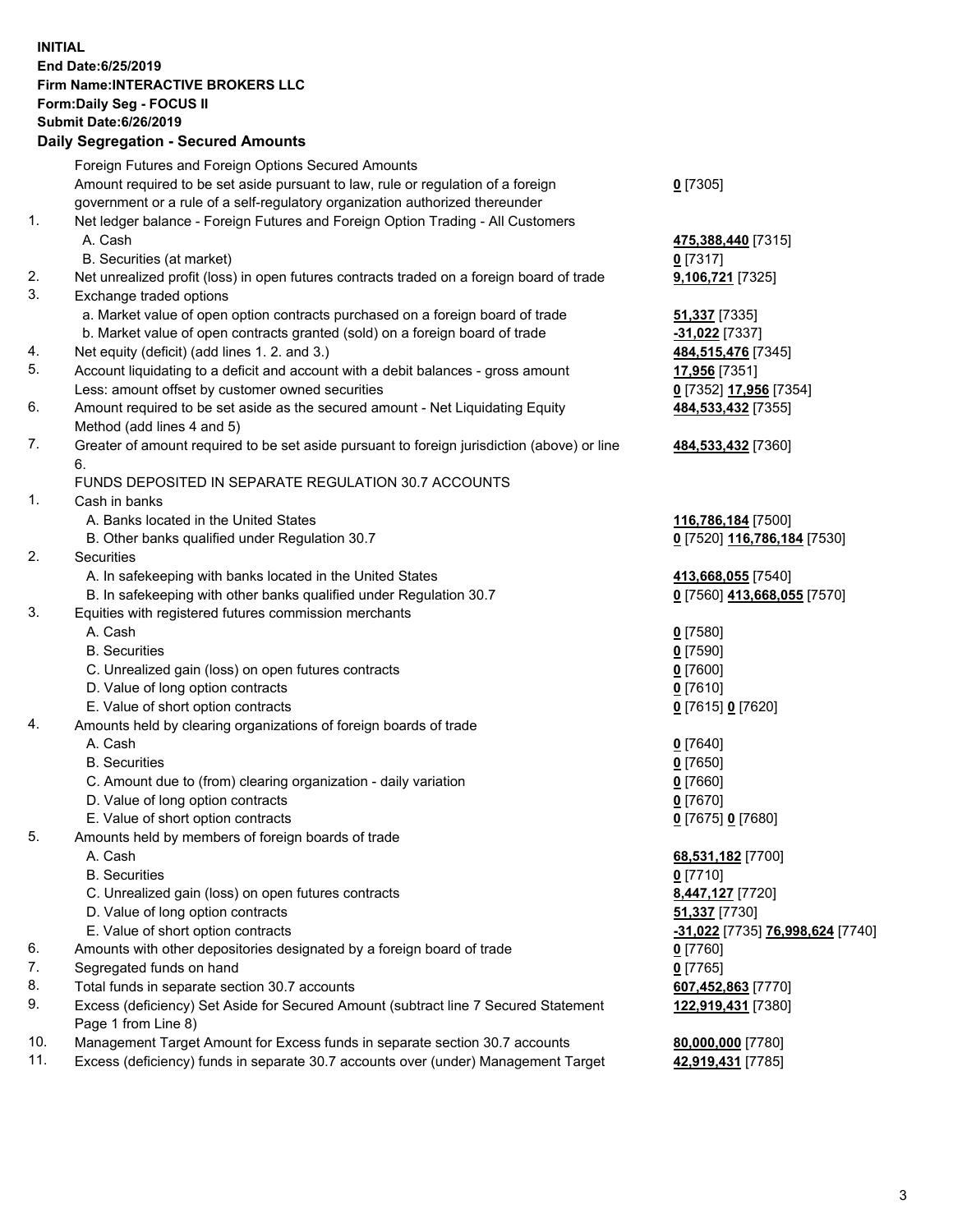**INITIAL End Date:6/25/2019 Firm Name:INTERACTIVE BROKERS LLC Form:Daily Seg - FOCUS II Submit Date:6/26/2019 Daily Segregation - Segregation Statement** SEGREGATION REQUIREMENTS(Section 4d(2) of the CEAct) 1. Net ledger balance A. Cash **3,981,614,912** [7010] B. Securities (at market) **0** [7020] 2. Net unrealized profit (loss) in open futures contracts traded on a contract market **27,036,990** [7030] 3. Exchange traded options A. Add market value of open option contracts purchased on a contract market **204,323,834** [7032] B. Deduct market value of open option contracts granted (sold) on a contract market **-252,227,117** [7033] 4. Net equity (deficit) (add lines 1, 2 and 3) **3,960,748,619** [7040] 5. Accounts liquidating to a deficit and accounts with debit balances - gross amount **1,288,996** [7045] Less: amount offset by customer securities **0** [7047] **1,288,996** [7050] 6. Amount required to be segregated (add lines 4 and 5) **3,962,037,615** [7060] FUNDS IN SEGREGATED ACCOUNTS 7. Deposited in segregated funds bank accounts A. Cash **857,975,950** [7070] B. Securities representing investments of customers' funds (at market) **2,045,961,495** [7080] C. Securities held for particular customers or option customers in lieu of cash (at market) **0** [7090] 8. Margins on deposit with derivatives clearing organizations of contract markets A. Cash **6,397,939** [7100] B. Securities representing investments of customers' funds (at market) **1,293,291,258** [7110] C. Securities held for particular customers or option customers in lieu of cash (at market) **0** [7120] 9. Net settlement from (to) derivatives clearing organizations of contract markets **8,262,022** [7130] 10. Exchange traded options A. Value of open long option contracts **204,045,747** [7132] B. Value of open short option contracts **-252,211,862** [7133] 11. Net equities with other FCMs A. Net liquidating equity **0** [7140] B. Securities representing investments of customers' funds (at market) **0** [7160] C. Securities held for particular customers or option customers in lieu of cash (at market) **0** [7170] 12. Segregated funds on hand **0** [7150] 13. Total amount in segregation (add lines 7 through 12) **4,163,722,549** [7180] 14. Excess (deficiency) funds in segregation (subtract line 6 from line 13) **201,684,934** [7190] 15. Management Target Amount for Excess funds in segregation **155,000,000** [7194]

16. Excess (deficiency) funds in segregation over (under) Management Target Amount Excess

**46,684,934** [7198]